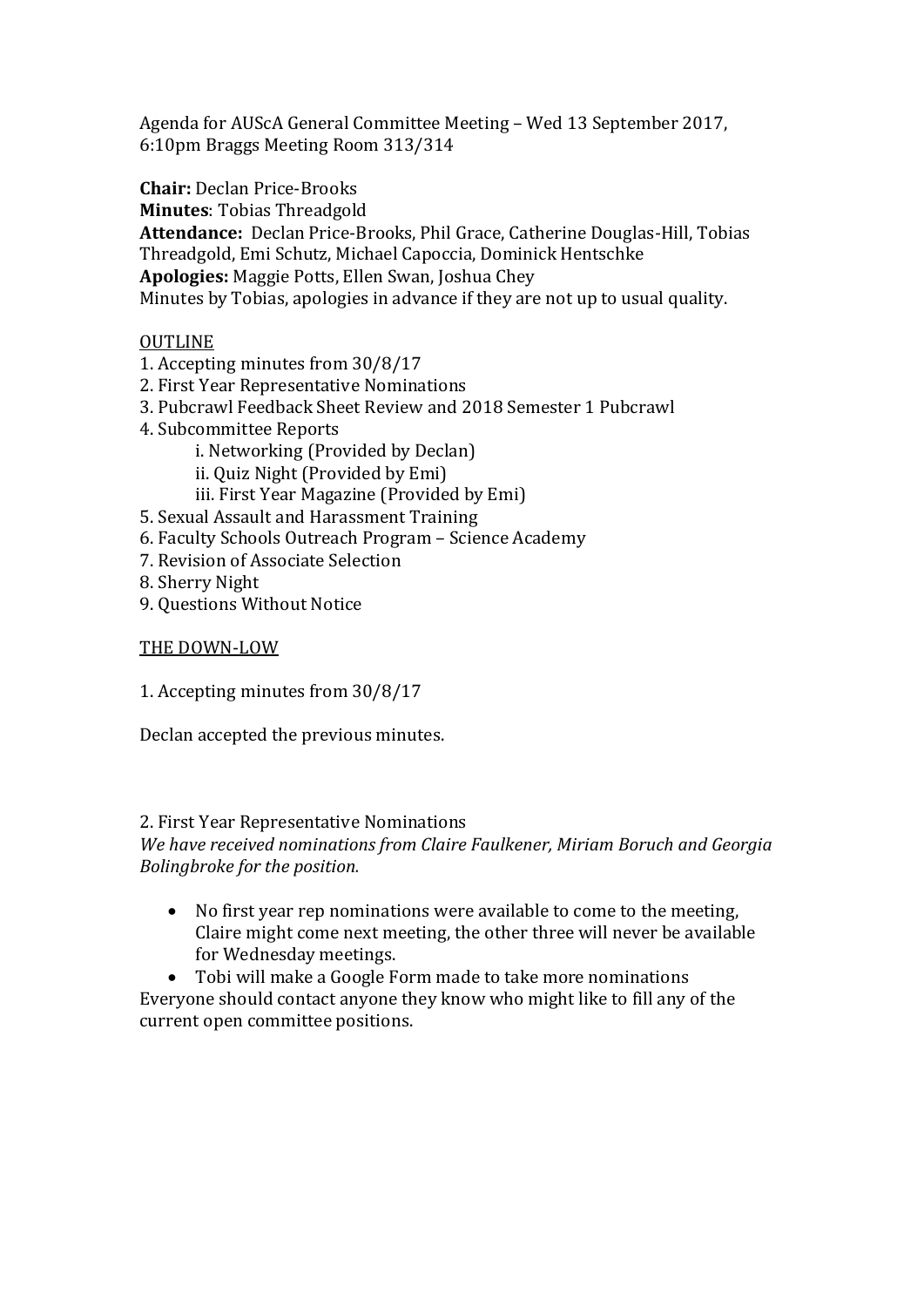- 3. Pubcrawl Feedback Sheet Review and 2018 Semester 1 Pubcrawl
	- The future committee should consider (based on 29 survey responses)
	- -Some people didn't like the pub to club ratio
	- -A lot of the responses we received didn't like Super Cali
	- -Lots of people liked the dogs drink specials
	- Emi was surprised to find Little pub is pretty small (?)
	- Phil reported that we made an overall profit of approximately \$2700 for the crawl
	- Phil showed his responsible persons report in the Meeting and attached it to slack channel
	- Declan asked for any other comments
	- Phil stated that there was a good sales period
	- Tobi stated that it was "fucking lit"
	- Declan and Phil are looking into getting an EFTPOS panel
	- Declan asked that the treasurer and assistant treasurer present a report on possible options for an EFTPOS panel
	- Declan moved that the pub crawl reports be accepted
	- Emi seconded
	- The motion passed
	- [PHIL LEFT THE ROOM, WE NO LONGER HAVE QURUM]
	- Tobi told a story about a great deal he got on chicken nuggets at McDonalds on the night
	- Declan informally moved that we commend this deal
	- The 6 people present in the room informally commended this deal
	- [PHIL CAME BACK, WE HAVE OURUM AGAIN]
	- A pub crawl sub committee was formed
	- As Tobi won rock paper scissors, he was made officer
	- Tobi elected Phil deputy

# 4. Subcommittee Reports

- *i. Networking (Provided by Declan)*
	- Declan has been busy, that is his report

# *ii. Quiz Night (Provided by Emi)*

- We need an MC
- We need someone to serve drinks
- We need people to mark
- Declan and Dom will help with this
- We need question writers, there is a doodle poll on the slack channel
- The idea of using kahoot at the quiz night was brought into question, but we don't think this will happen as it will raise a number of issues, instead there may be one kahoot round
- Underages will be allowed at the event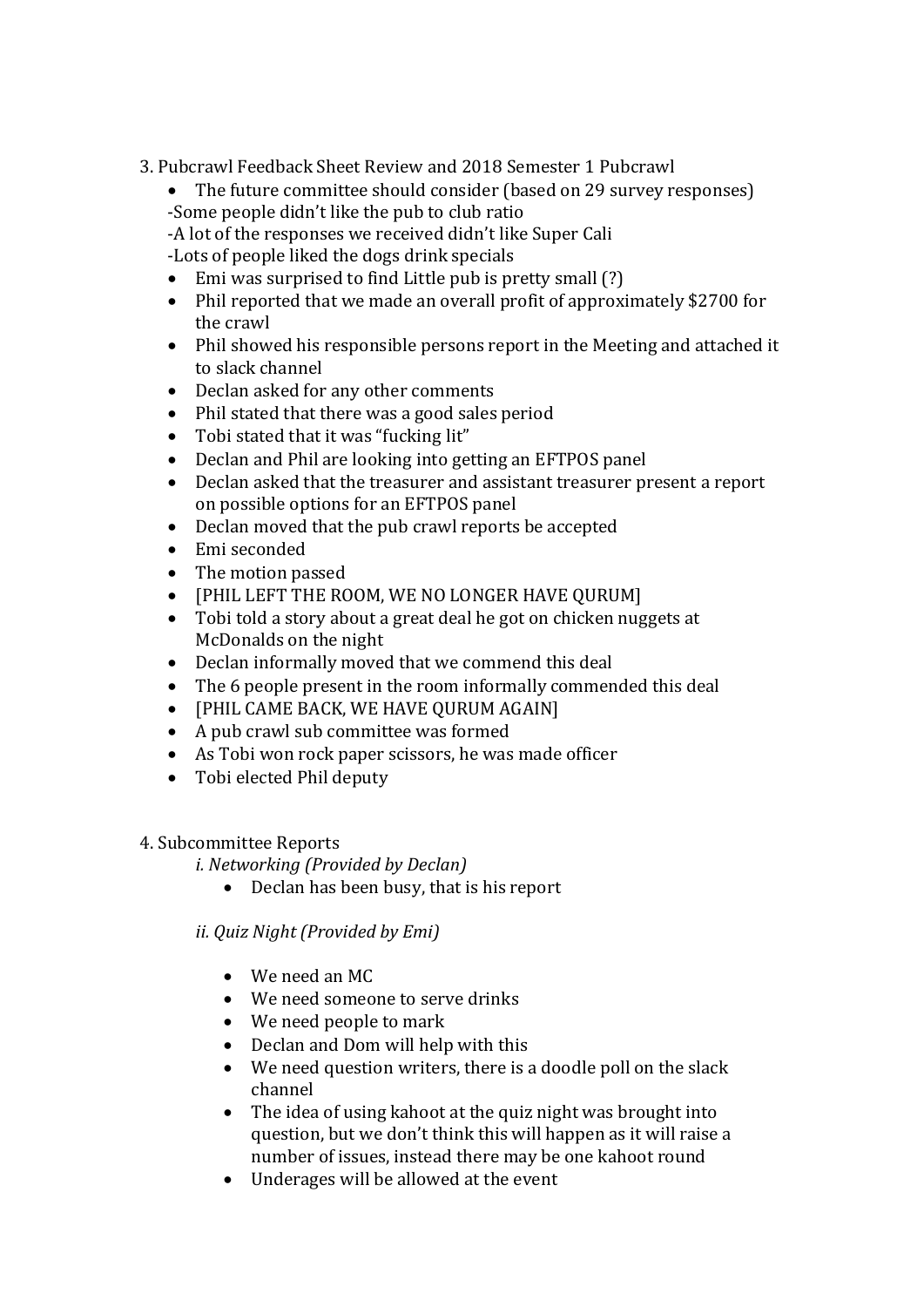### (MINUTES FROM SUBCOMMITTEE MEETING 6/9/17

1. Emi will be away for most of October (whoops)

Emi is away, would someone like to take over organising it? Will bring this up at the big meeting.

2. Venue, equipment, and other costly things (responsible person)

Venue is booked, haven't booked RP, tables or booze yet through Uni club. Ellen to confirm the RP, drinks and tables, checking prices with Phil.

\$10pp, Table of 10 for \$90, \$15 non members. (as per previous years) Previous year – made a few hundred dollars profit (\$546, although were only charged one hour for the Responsible Person). Although this year we will get extra pizza to make sure people are happy.

Would just like to run at cost, anything extra is bonus.

3. Catering (pizza, drinks)

Beer, cider and soft drinks. Ellen to organise the first two when booking the RP. Need to buy more soft drinks as not enough leftover from BBQ.

Last year: 4 cartons of pale ale, 3 cartons of cider. Was enough for last year.

Tell people that dinner is provided, but feel free to BYO snacks

Dietary requirements when booking seats, half a pizza for people with dietary requirements

3 big pizzas per table. Maybe have food there at the start of the nights so people aren't drinking on an empty stomach. Also check to see if we have napkins etc.

4. Advertising

Get Tobi/Catherine to send out an email and post on the Facebook page advertising the event. It is already on the website. (October 13). So far, it doesn't look like we're clashing with AUGS or AHSS balls or Med. Could ask the faculty/CoP to help with advertising. Emi to contact Arthur about advertising through ScienceNetwork. We should also put up flyers around the Uni where science students frequent.

5. Rounds and games (brainstorming)

Suggest on the google doc any round ideas and games (e.g. Simpsons, SOPS, SOBS etc. Spread our SOPS and SOBS rounds.

Write for 8 rounds, plan for 6. Need to have breaks/games in between rounds too.

App called Kahootz – can answer on a tablet/mobile device (faculty iPad). Makes people answer questions quickly. Also issues of people answering quickly. Can only be multiple choice.

Could have a Kahootz round?

Scientist or serial killer round?

Scientist or socialist?

90s TV Show/straight 90s round? 90s theme songs? Need to make sure we have the correct connections re. audio

Food/drinks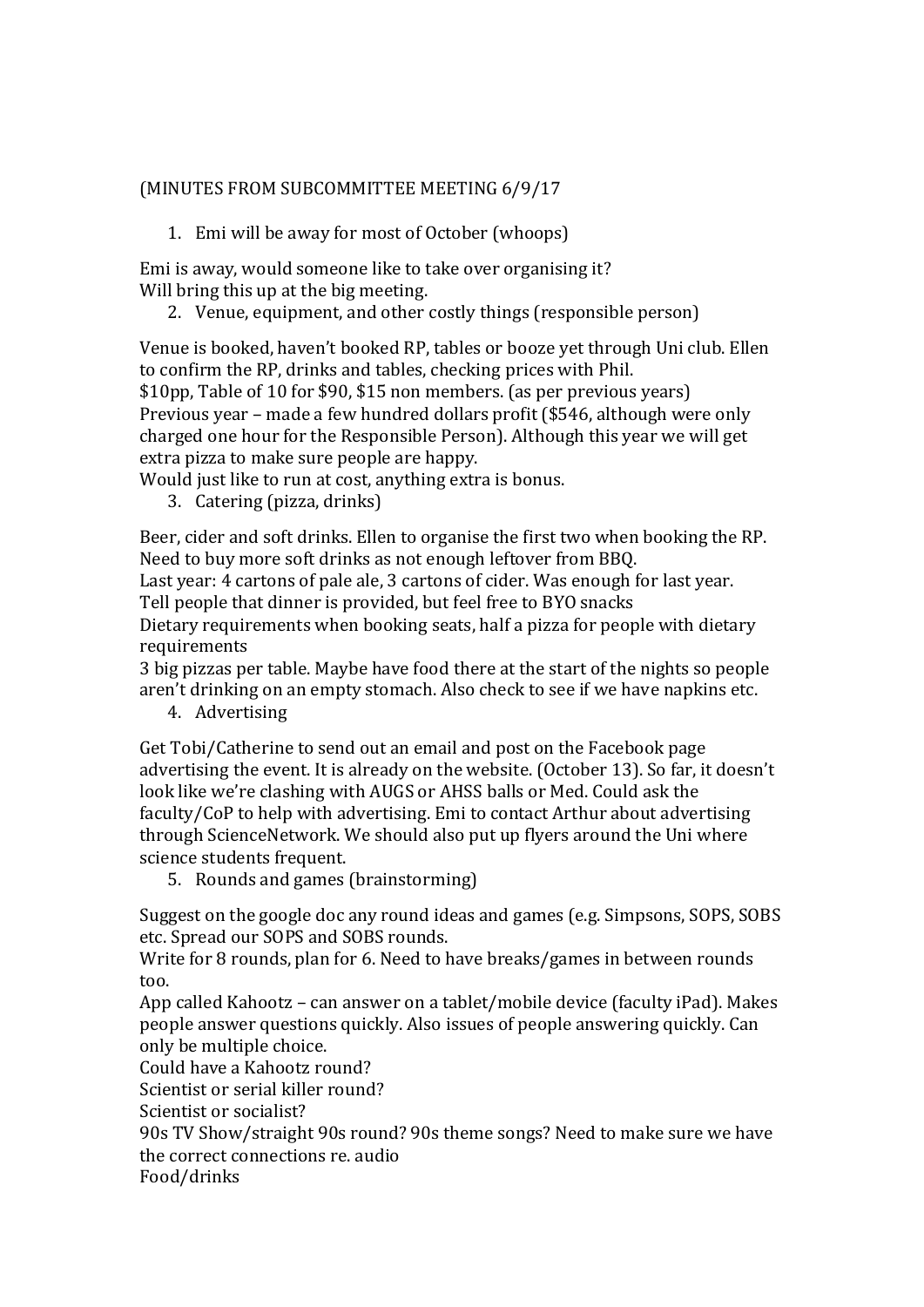General knowledge Adelaide Uni/AUScA (pics – where would you find this on campus?) Lecturer questions? Which lecturer is this/Who Am I Pop culture Sports in general knowledge History/geography Adelaide University politics?? Lecturer questions?

6. Question writing

Meetup would be good/productive – meet at some point in the first week of the holidays to do this.

Ideally have those who write the questions, mark the questions. Need to make sure there are actually people helping out on the night too!

Looking for volunteers to write questions.

7. Prizes

Ellen to contact Declan re. Drafting the letter. Need to get onto this ASAP. Can ask for donations at Waite, in town etc. Will continue to ask around. Also do the gold coin toss at the spirit bottle again – try to get this for free if possible.

### *iii. First Year Magazine (Provided by Emi)*

Who is taking over from Emi in October?

- Michael and I (Emi) met with Jill from the Faculty about the magazine. She really liked the publication and is keen for us to do it again. She showed us a Student Guide Ask Adelaide have published and distributed for midyear entry students as well but it's still important to have a sciencecentric guide
- We asked for a commitment from the faculty for \$\$ towards printing and artwork and possibly getting payment upfront. This might be tricky but doesn't hurt to ask
- This year we'll print 600 (down from 800) in A5 (down from A4). A5 is easier to carry around.
- We're planning to update the map and include Roseworthy and Waite campuses on the map.
- Jill requested we include the counselling and disability service, EWOs in cloisters and student care on the map
- We need more people on the subcommittee any suggestions of people outside the committee who might be interested in helping?
	- Declan moved that all sub committee reports be accepted
	- Emi seconded
	- The motion passed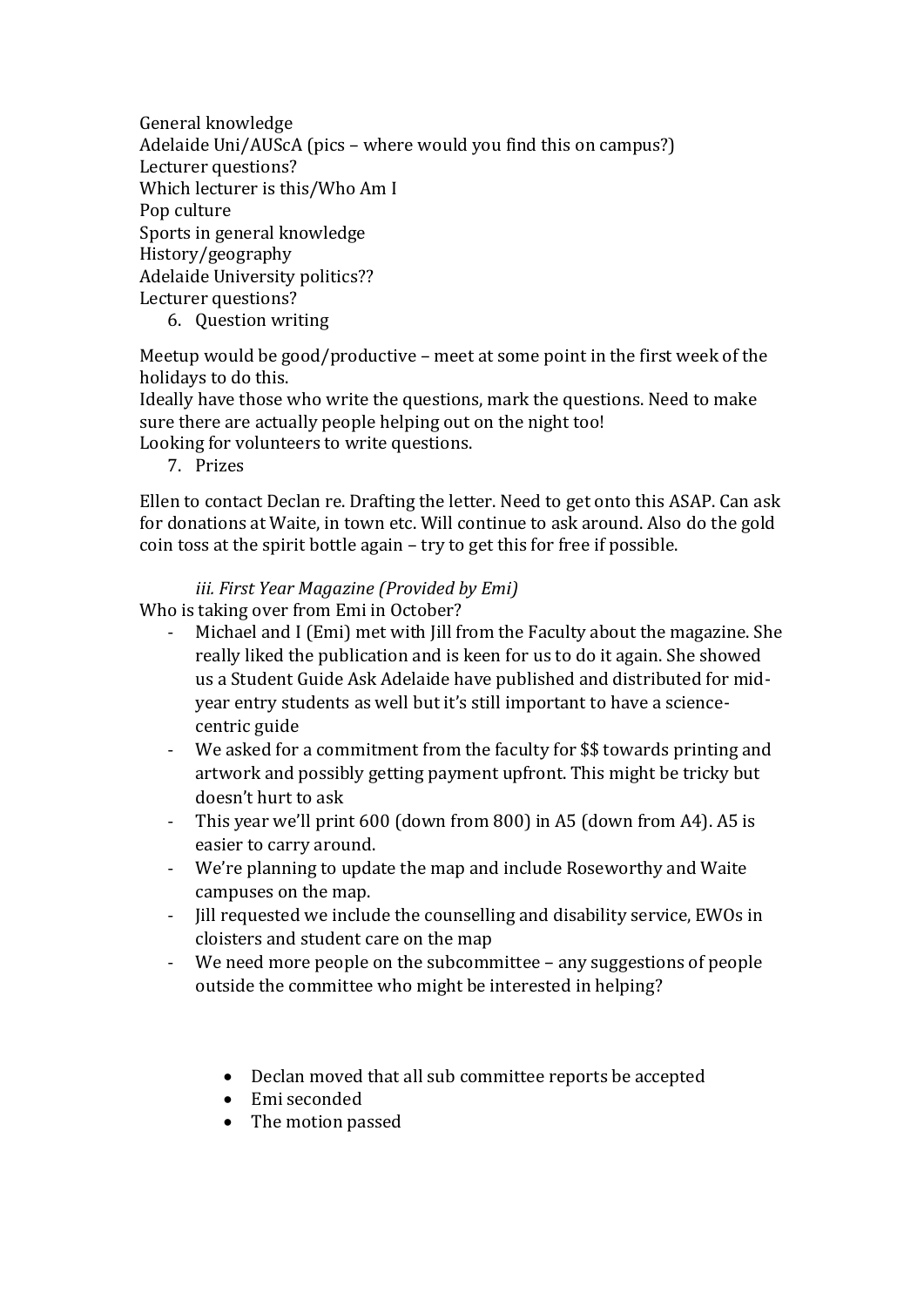#### 6. Consent matters training

Extra slots will be offered to Geo in addition

#### 5. Sexual Assault and Harassment Training

*Declan has organised for a large number of the AUScA Committee to attend the Recognise and Response training session on Tuesday October 24. Invitations for the remaining spaces have been extended to AUES, AHSS and CHEMS. Declan to update. Declan has also secured a position on the "Respect. Now. Always. Taskforce", and in a capacity of representing AUScA, as well as several other bodies.*

- Respect now always task force
- There will be a meeting on Friday
- No one had anything extra they wanted brought up at the meeting

### 6. Faculty Schools Outreach Program – Science Academy

*The Faculty has contacted us to gauge our interest in n outreach program directed at high school students. The proposal/outline is attached, and we will discuss how we feel about the idea.*

Extra slots will be offered to Geo in addition

### 7. Revision of Associates Selection

*This discussion was tabled at the previous meeting due to inadequate attendance for proper discussion. The system for selecting Associates will be revised, as we have found it difficult to retain volunteer interest this year.*

- Michael thinks we need to make it easier for people to become associates
- Declan thinks the gratuity letter should be taken out
- Declan thinks the standard was set a bit too high
- [Tobi was distracted by Phil doing some real cool coding shit on his computer]
- Declan moved that we cut the gratuity letter step and in doing so lower the barrier to becoming an associate
- Emi seconded
- The motion passed

### 8. Sherry Night

*Can we actually do this properly please? Proposed date: Sat September 30.*

- Declan moves that we have a sherry night on Wednesday week 9
- Emi seconded
- $\bullet$  [Declan expressed disappointment that Emi got second again]
- Debate ensued
- The motion passed with 1 opposed